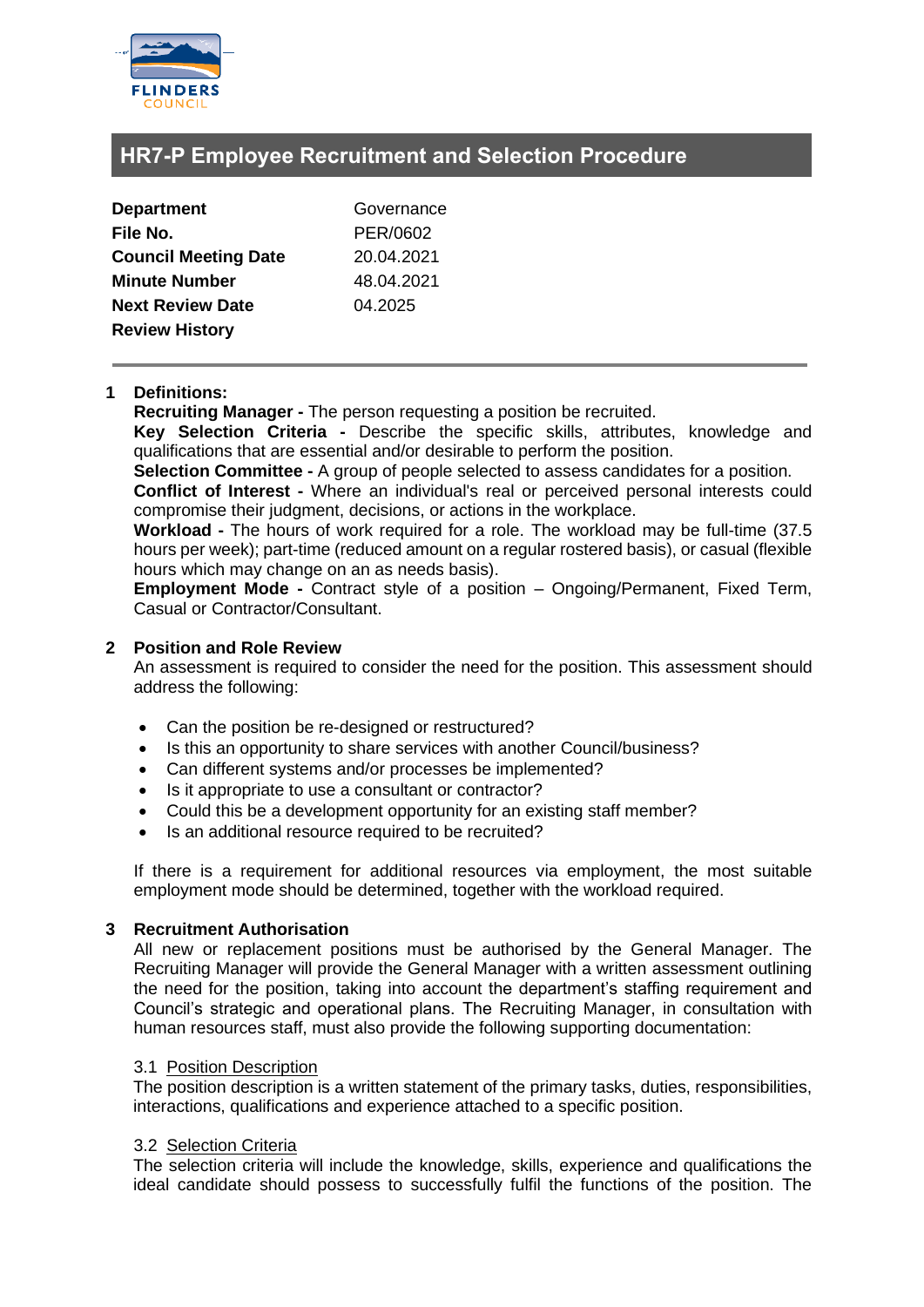selection criteria will facilitate an objective and merit-based assessment against the applicant's skills and abilities.

# 4 **Filling a Vacancy**

All positions are to be externally advertised through the placement of advertisements in newspapers and/or online sources, as well as advertising on the Council website and social media platform.

In all cases, the external advertisement process used must be cost-effective and include advertising in the local Flinders Island newspaper.

The placement of external advertisements will be coordinated through human resources. A contact officer will be appointed for all advertised positions. The contact officer will have an understanding of the position and normally be the immediate supervisor or recruiting manager of the position or a human resources staff member. Contact officers must interact with potential applicants in a discreet, professional and non-discriminatory manner.

# 4.1 External Agent

In some instances, Council may decide to outsource the advertising and initial selection process to an external agent. This may be required due to seniority of roles, specialist roles, number of roles or if it provides a cost-effective solution. It is the Recruiting Manager's responsibility to manage any external agent appointed to support a recruitment activity.

# **5 Acknowledgement of Applications**

All applicants will receive written confirmation of their application and an outline of the recruitment process.

#### **6 Appointment of Selection Panel Members**

Selection panel members will be appointed by the General Manager and will include the Recruiting Manager and two other parties. Both male and female panelists should be selected where possible.

Where a member of the Selection Panel has a significant relationship with a short-listed applicant (such as a relative or close associate), that panel member must remove themselves from the process on the basis that there may be a conflict of interest. Such conflicts of interest are to be notified to the General Manager as soon as they become known.

# **7 Shortlisting of Applicants**

All applications will be assessed against the key selection criteria. The selection panel will score applicants on their covering letter and resume, as well as how they addressed the selection criteria and desired attributes. Not every applicant who meets the essential criteria needs to be interviewed. At least two members of the selection panel must be involved in the shortlisting process.

# **8 Interviews**

All positions require a minimum of one round of interviews prior to the final selection being made. Interview questions will include a series of behavioural-based questions relating to the key performance requirements of the position and based on the defined selection criteria. These will be prepared by Human Resources in conjunction with the Recruiting Manager. Candidate responses to the selection criteria will be scored using a standardised scoring process. Where appropriate, relevant skill and psychometric tests may form part of the selection process.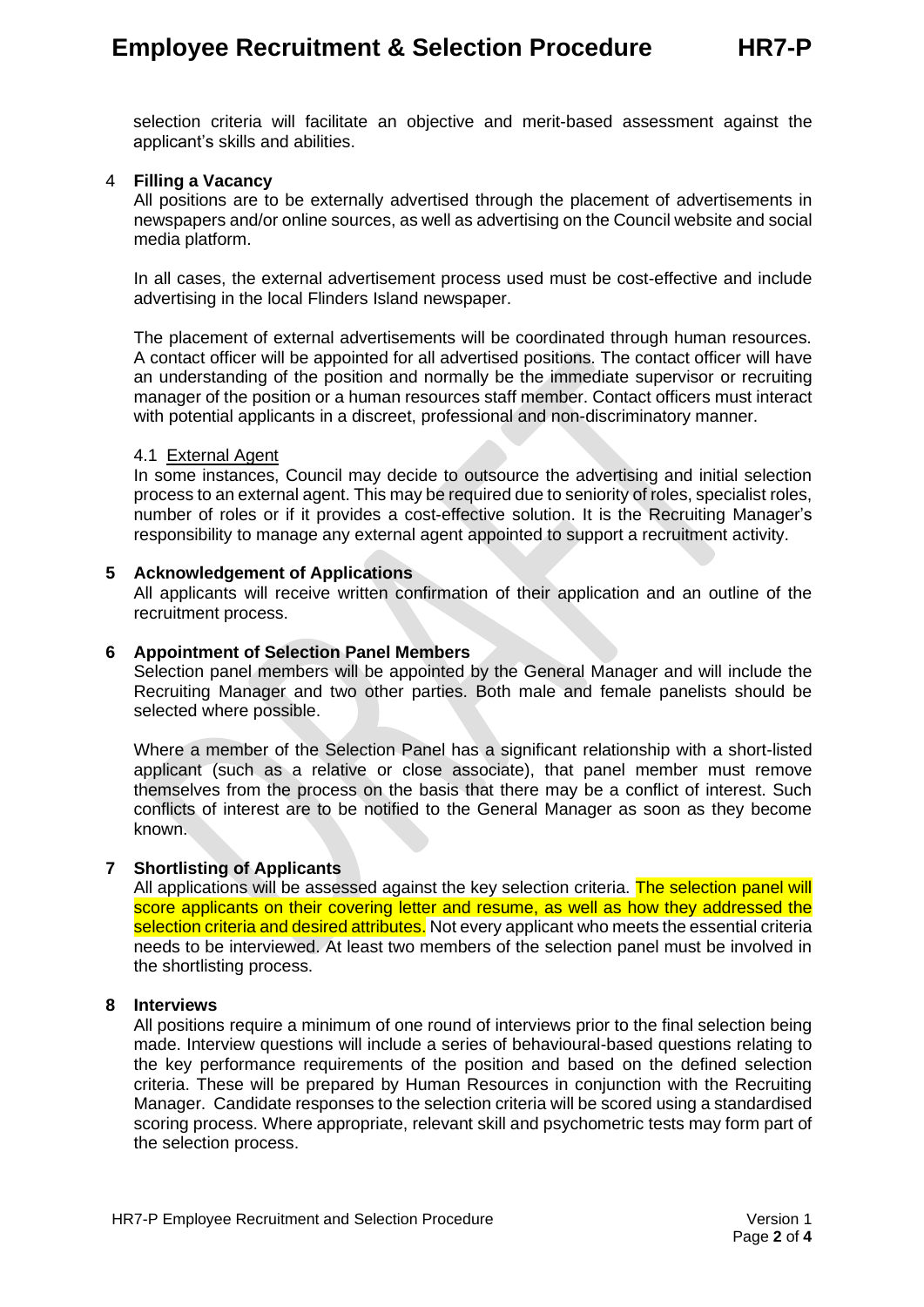# **Employee Recruitment & Selection Procedure HR7-P**

A formal selection report must be provided to the General Manager for approval prior to an offer of the position being made to the preferred candidate. The panel shall, where possible, reach consensus on the applicant with the most merit to fill the position. Where consensus cannot be reached, or where two or more applicants are considered equal by the panel, the relevant information will be referred to the General Manager for determination.

# **9 Due Diligence**

A candidate will be required to provide the following information prior to any offer of employment being made:

**References** – Name and contact details of the two most recent employers. If two employers are not available, an educational-based referee may be used. Referee checks must relate to the inherent requirements of the position and will be coordinated by the Recruiting Manager or Human Resources staff.

**Evidence of Identity** - Driver's licence, passport or other Government-issued photographic identification.

**Evidence of Qualifications** – Original or certified copies of relevant academic and professional qualifications and applicable work licences.

For certain roles, additional checks may be required.

#### **National Police Clearance**

**Bankruptcy Check** - For senior financial positions within the Council.

**Pre-Employment Medical Assessment** - The purpose of this assessment is in the interests of the prevention of industrial injury and/or illness by the proper placement of employees in those positions best suited to their physical capabilities. The medical assessment will be undertaken by a medical examiner of Council's choice. Council will pay the medical examiner's fee.

# **10 Job Offers and Employment Commencement**

On approval from the General Manager and the completion of all required pre-employment checks, the successful applicant will be offered the position.

# **11 Employment Agreements/Contracts**

All successful applicants will receive a letter of appointment (agreement-based employee) or a letter of offer and employment contract (common law contract). The letter of appointment and letter of offer/employment contract are some of the most important documents that may be issued by the Council. Together with the prospective employee's acceptance, it forms the basis of the contract of employment. The letter of employment should contain the following information as a minimum:

- a) Name and personal details of the Employee and the employer;
- b) Position title and duties together with a copy of the position description:
- c) Commencement date and cessation date (if required)
- d) Type of Employment (full-time, part-time, casual, fixed)
- e) Hours and days of work and place of work;
- f) Method of payment, rate and payment arrangements;
- g) Supervisor/line authority;
- h) Employment Conditions (Superannuation, leave entitlements, notice period etc.);
- i) Probationary period and review mechanisms;
- j) Confidentiality Agreement; and
- k) References to the applicable award, industrial agreement and policies and procedures.

The employment documents must be signed and returned by the applicant prior to the commencement of employment. At any time during the period of employment, any changes